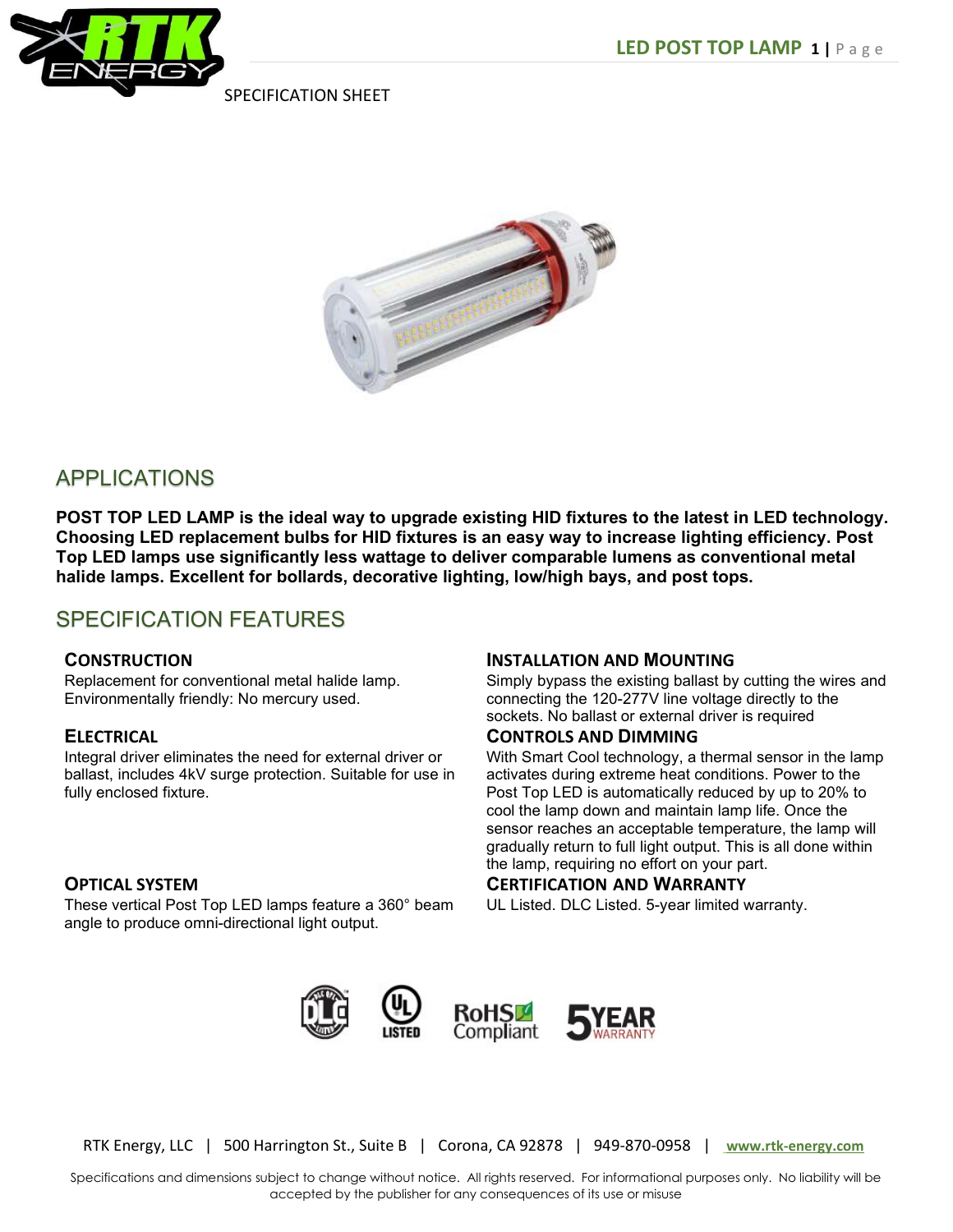# Ordering Example: rKS-PT-63-50-EX39 Product Series: rKS = Post Top Lamp

| <b>FORM</b><br><b>FACTOR</b> | <b>WATTAGE</b>                                           | <b>CCT</b>                       | <b>VOLTAGE</b>   | <b>BASE TYPE</b>                                                                     | *CONTROLS                                                                                                                                                                                                                                                                                                                                                                             |
|------------------------------|----------------------------------------------------------|----------------------------------|------------------|--------------------------------------------------------------------------------------|---------------------------------------------------------------------------------------------------------------------------------------------------------------------------------------------------------------------------------------------------------------------------------------------------------------------------------------------------------------------------------------|
| <b>PT</b>                    | 36=36 Watts<br>45=45 Watts<br>54=54 Watts<br>63=63 Watts | 30=3000K<br>40=4000K<br>50=5000K | [Blank]=120-277V | E26=Medium E26<br>EX39=Mogul EX39<br>*54W & 63W available<br>only in EX39 base type. | [Blank]=No Control<br>MW1-12V-AUX=Smart Port LED<br>Microwave Occupancy Sensor: On/Off<br>with Adjustable Standby Dimming Level;<br>12V Input.<br>PIR1-12V-AUX=Smart Port LED PIR<br>Occupancy Sensor: On/Off with<br>Adjustable Standby Dimming Level; 12V<br>Input.<br>PS1-12V-AUX=Smart Port LED Photocell:<br>On/Off with Adjustable Daylight Threshold<br>and Timing; 12V Input. |

\*OPTIONAL CONTROLS

# TECHNICAL PARAMETERS

| <b>Fixture</b>               | $rKS-PT-36-XX-XX$                                                    |         |          | $rKS-PT-45-XX-XX$   |         |         |
|------------------------------|----------------------------------------------------------------------|---------|----------|---------------------|---------|---------|
| Input Voltage (AC)           | 120-277V                                                             |         |          | 120-277V            |         |         |
| <b>Input Current</b>         | $0.53A \omega$ 120V                                                  |         |          | $0.53A \omega$ 120V |         |         |
|                              | 0.23A @ 277V                                                         |         |          | 0.23A @ 277V        |         |         |
| <b>Rated Wattage</b>         | 36W                                                                  |         |          | 45W                 |         |         |
| <b>Delivered Lumens</b>      | 5.040lm                                                              | 5.256lm | 5.400lm  | 6.300lm             | 6,570lm | 6,750lm |
| <b>Efficacy</b>              | 140lm/W                                                              | 146lm/W | 150 lm/W | 140 lm/W            | 146lm/W | 150m/W  |
| <b>CCT</b>                   | 3000K                                                                | 4000K   | 5000K    | 3000K               | 4000K   | 5000K   |
| <b>CRI</b>                   | > 80                                                                 |         |          |                     |         |         |
| Lifespan (Hours)             | 50.000                                                               |         |          |                     |         |         |
| L70 (Hours)                  | 50.000                                                               |         |          |                     |         |         |
| <b>Power Factor</b>          | >0.9                                                                 |         |          |                     |         |         |
| <b>Visible Light Area</b>    | $360^\circ$                                                          |         |          |                     |         |         |
| <b>Dimming</b>               | Not for use with standard dimmers                                    |         |          |                     |         |         |
| <b>Operating Temperature</b> | $-29^{\circ}$ C/-20 $^{\circ}$ F to 60 $^{\circ}$ C/140 $^{\circ}$ F |         |          |                     |         |         |

| <b>Fixture</b>               | rKS-PT-54-XX-EX39                 |         |          | rKS-PT-63-XX-EX39                          |         |         |
|------------------------------|-----------------------------------|---------|----------|--------------------------------------------|---------|---------|
| <b>Input Voltage (AC)</b>    | 120-277V                          |         |          | 120-277V                                   |         |         |
| <b>Input Current</b>         | $0.53A$ @ 120V<br>0.23A @ 277V    |         |          | $0.53A \omega$ 120V<br>$0.23A \omega$ 277V |         |         |
| <b>Rated Wattage</b>         | 54W                               |         |          | 63W                                        |         |         |
| <b>Delivered Lumens</b>      | 7.560m                            | 7.887lm | 8.100lm  | 8.820lm                                    | 9.198m  | 9.450lm |
| <b>Efficacy</b>              | 140 lm/W                          | 146lm/W | 150 lm/W | 140lm/W                                    | 146lm/W | 150m/W  |
| <b>CCT</b>                   | 3000K                             | 4000K   | 5000K    | 3000K                                      | 4000K   | 5000K   |
| <b>CRI</b>                   | > 80                              |         |          |                                            |         |         |
| Lifespan (Hours)             | 50.000                            |         |          |                                            |         |         |
| L70 (Hours)                  | 50.000                            |         |          |                                            |         |         |
| <b>Power Factor</b>          | >0.9                              |         |          |                                            |         |         |
| <b>Visible Light Area</b>    | $360^\circ$                       |         |          |                                            |         |         |
| <b>Dimming</b>               | Not for use with standard dimmers |         |          |                                            |         |         |
| <b>Operating Temperature</b> | -29°C/-20°F to 60°C/140°F         |         |          |                                            |         |         |

RTK Energy, LLC | 500 Harrington St., Suite B | Corona, CA 92878 | 949-870-0958 | www.rtk-energy.com

Specifications and dimensions subject to change without notice. All rights reserved. For informational purposes only. No liability will be accepted by the publisher for any consequences of its use or misuse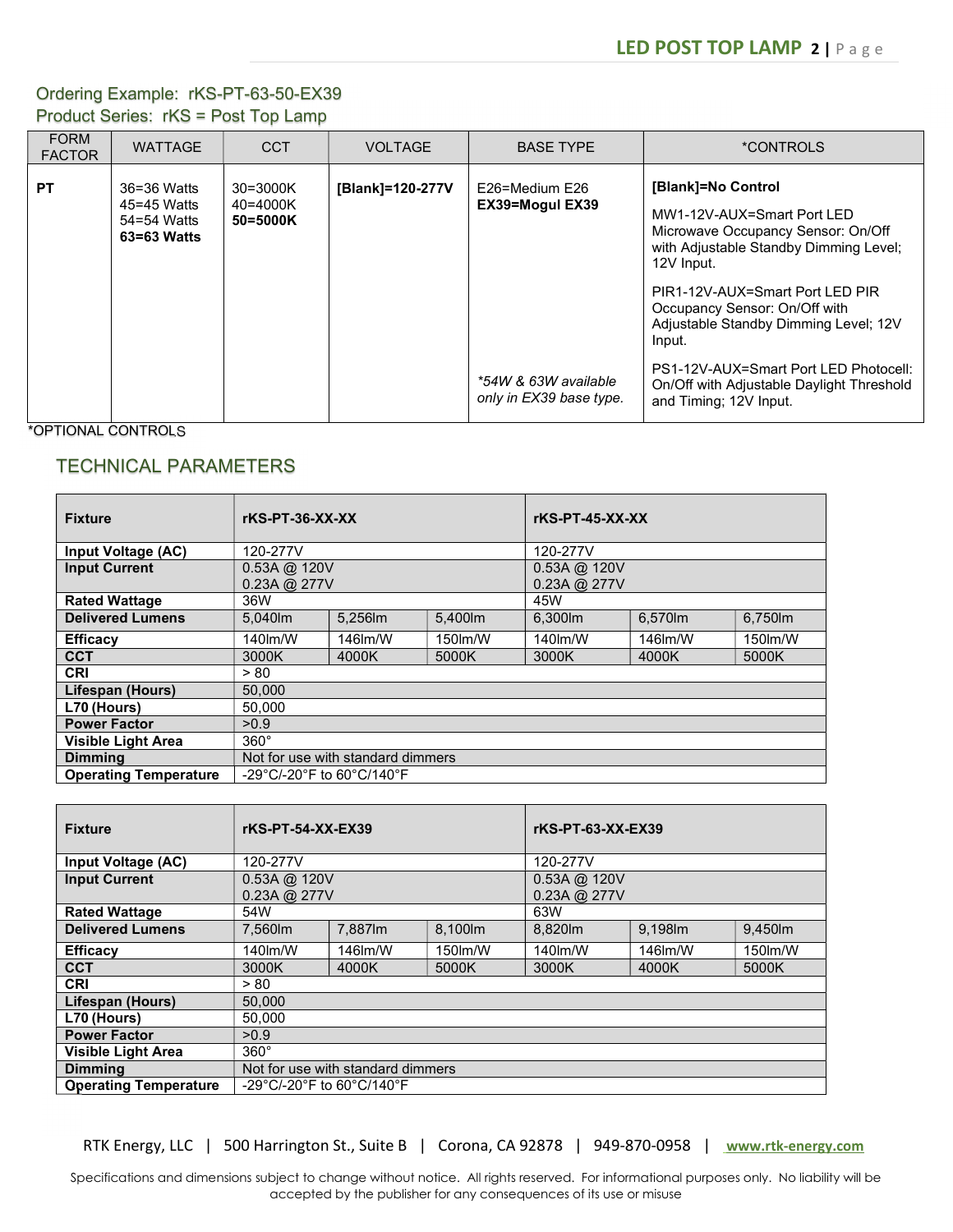# WIRING INSTRUCTIONS

## STEP 1

Disconnect Power: Disconnect and remove existing ballast, capacitor, and/or ignitor (where applicable) from fixture.

### STEP 2

Rewire for line voltage to the lamp socket.





## STEP 3

Install new LED replacement lamp. Ensure lamp is operating properly when power is turned on.





EX39 based lamps will work in both E39 and EX39 sockets



RTK Energy, LLC | 500 Harrington St., Suite B | Corona, CA 92878 | 949-870-0958 | www.rtk-energy.com

Specifications and dimensions subject to change without notice. All rights reserved. For informational purposes only. No liability will be accepted by the publisher for any consequences of its use or misuse